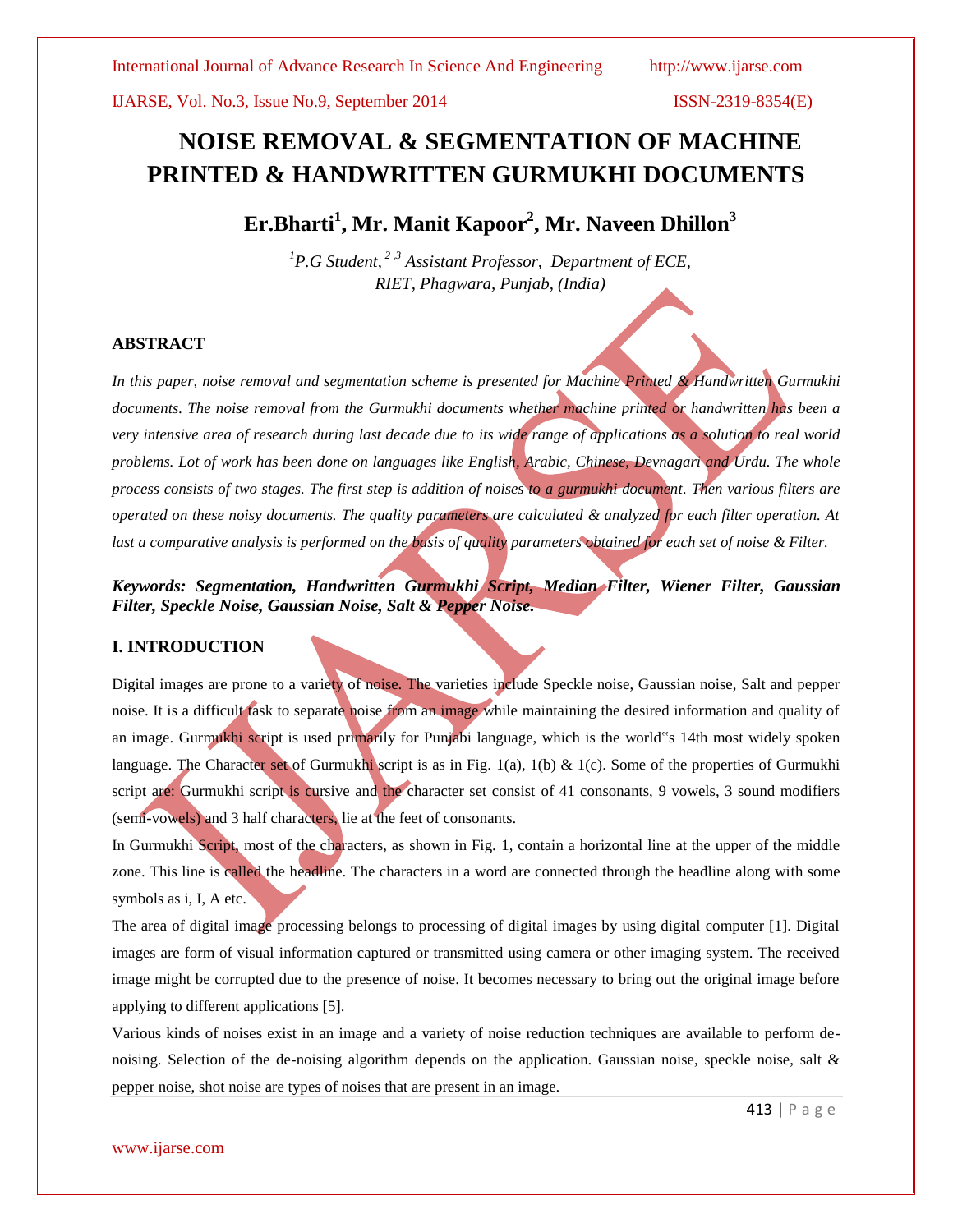IJARSE, Vol. No.3, Issue No.9, September 2014 ISSN-2319-8354(E)

| <b>Consonants (Vianjans)</b>                                                                                              |                                                                                                                 |                                                     |          |                                    |                         |                              |            |                            |
|---------------------------------------------------------------------------------------------------------------------------|-----------------------------------------------------------------------------------------------------------------|-----------------------------------------------------|----------|------------------------------------|-------------------------|------------------------------|------------|----------------------------|
| ਉੜਾ (ūṛā)<br>u, ū, o                                                                                                      | η                                                                                                               | ਐਂਡਾ (airā)<br>a, ā, ai, au                         | ੲ        | ਈਕੀ (Tri)<br>i, ī, e               | ਸ                       | ਸੱਸਾ (sas'sã)<br>sa [se]     | J          | ਹਾਹਾ (hāhā)<br>ha [ hə ]   |
| ਕ<br>ka [ ka ]                                                                                                            | ਕੱਕਾ (kakkā)<br>ਖ                                                                                               | ਖੱਖਾ (khakhkhā)<br>kha [ kʰə ]                      | ਗ        | गॅग (gaggā)<br>ga [ ga ]           | ਘ                       | ਘੱਗਾ (ghaggã)<br>gha [ ga ]  |            | ৰ্ছক' (nanna)<br>па ( па ) |
| ਚ<br>ca [ tʃə ]                                                                                                           | ਚੱਚਾ (caccā)<br>ਛ                                                                                               | ਛੱਛਾ (chachchā)<br>cha[tʰa]                         | H        | ਜੱਜਾ (jajjā)                       | ਝ                       | ਝੱਜਾ (jhajjā)<br>jha [ dʒə ] | ਞ          | ਵੰਞਾ (ñaññã)<br>ñа [ ɲə ]  |
| ta [ ta ]                                                                                                                 | ਟੈਕਾ (ṭairikā)<br>ठ                                                                                             | ਠੱਠਾ (thaththa)<br>tha [ [*a ]                      | ತ        | ਡੱਡਾ (dadda)<br>da [ de ]          | ᢎ                       | ਢੱਡਾ (dhaddã)<br>dha [ da ]  | c          | ਣਾਣਾ (ņāņā)<br>па [ пе ]   |
| ਤੱਤਾ (tattā)<br>ਤ<br>ta [ ta ]                                                                                            | ਥ                                                                                                               | ਥੱਥਾ (thaththaਂ)<br>tha [ta]                        |          | ਦੱਦਾ (daddā)<br>da [ də ]          | ਧ                       | ਧੱਦਾ (dhaddā)<br>dha [ də ]  | ਨ          | ਨੱਨਾ (nanna)<br>na [ nə ]  |
| ਪ<br>pa [ pa ]                                                                                                            | ਪੱਪਾ (pappa)<br>ਫ                                                                                               | ਫੱਫਾ (phaphphã)<br>pha [p <sup>ka</sup> ]           | ਬ        | ਬੱਬਾ (babbã)<br>ba [bə]            | ತ                       | ਭੱਬਾ (bhabbā)<br>bha [ ba ]  | Η          | ਮੱਮਾ (mam'mā)<br>ma [ma ]  |
| ਯ<br>ya [ja]                                                                                                              | ਯੱਯਾ (yayyā)<br>ਰ                                                                                               | ਰਾਰਾ (rārā)<br>ra [ra]                              | ਲ        | ਲੱਲਾ (lallā)<br>la [lə]            |                         | ਵੱਵਾ (vavvã)<br>va [ wa ]    |            | ਕਾੜਾ ((arā)<br>ra [ ra ]   |
| ਸ਼<br>śa [ʃə]                                                                                                             | ਸ਼ੱਸ਼ਾ (śaśśã)<br>ਖ਼                                                                                            | ਖ਼ੱਖਾ (khakhkhā)<br>kha [xə]                        | ਗ਼       | तॉता (gaggā)<br>ga [ yə ]          |                         |                              |            |                            |
| ਜ਼<br>za [ za ]                                                                                                           | ਜੱਜ਼ਾ (zazzã)<br>ਫ਼                                                                                             | ਫ਼ੱਢਾ (faffã)<br>fa [ fa ]                          | ਲ        | ਲੱਲਾ ( <u>[all</u> ã)<br>la [ [a ] |                         |                              |            |                            |
|                                                                                                                           |                                                                                                                 | Fig. 1(a) Consonants (Vianjans) of Gurmukhi Script. |          |                                    |                         |                              |            |                            |
|                                                                                                                           |                                                                                                                 | Vowels and Vowel diacritics (Laga Matra)            |          |                                    |                         |                              |            |                            |
| ηY                                                                                                                        | ਆ                                                                                                               | ਇ<br>ੲਾ                                             |          | ਉ                                  | ਏ                       | ηì                           | ਓ          | ਅੰ                         |
|                                                                                                                           |                                                                                                                 | ī<br>Ť                                              |          | ū                                  |                         |                              |            |                            |
| a<br>[ a ]                                                                                                                | ā<br>[ a ]                                                                                                      | $[1]$<br>[i]                                        | u<br>[ប] | [ u ]                              | 6<br>[e]                | ai<br>[æ]                    | o<br>[ 0 ] | au<br>[၁]                  |
|                                                                                                                           |                                                                                                                 |                                                     |          |                                    |                         |                              |            |                            |
| ਕ                                                                                                                         | ਕਾ                                                                                                              | ਕਿ<br>ਕੀ                                            | ਕੁ       | ਕੂ                                 | ਕੇ                      | ਕੈ                           | ਕੇ         | ਕੇ                         |
|                                                                                                                           | ਕੰਨਾ                                                                                                            | ਸਿਹਾਰੀ<br>ਬਿਹਾਰੀ                                    | ਅੰਕੜ     | ਦੁਲੈਂਕੜ                            | ਲਾਂਞਾਂ                  | ਦੁਲਾਂਞਾਂ                     | ਹੋੜਾ       | ਕਨੈੜਾ                      |
|                                                                                                                           | kannā                                                                                                           | sihārī<br>bihārī                                    | aunkar   | dulainkar                          | lānvāṁ                  | dulānvām                     | hōṛā       | kanaurā                    |
| ka                                                                                                                        | kā                                                                                                              | kī<br>ki                                            | ku       | kū                                 | ke                      | kai                          | ko         | kau                        |
| Fig. 1(b) Vowels and Vowel diacritics (Laga Matra)                                                                        |                                                                                                                 |                                                     |          |                                    |                         |                              |            |                            |
| Other symbols                                                                                                             |                                                                                                                 |                                                     |          |                                    |                         |                              |            |                            |
| $\mathbb{C}^{\mathbb{Z}}$<br>ਹਟੀ huttī [ hotti ] - tired<br>भयन्व (adhak) - doubles the consonant before which it appears |                                                                                                                 |                                                     |          |                                    |                         |                              |            |                            |
| ਬਿੰਦੀ (bindī) - indicates nasalization.<br>ં<br>ਸਾਤ<br>Used with all vowels except a, I and u                             |                                                                                                                 |                                                     |          |                                    | šāmt [ ʃãt ] - peaceful |                              |            |                            |
| ਵਿਸਰਗ (visarg) - used very occassionally to represent an<br>ô<br>abbreviation or to add a voiceless 'h' after a vowel.    |                                                                                                                 |                                                     |          |                                    | ਕਃ                      | kah                          |            |                            |
| $\mathbb{C}$                                                                                                              | ਟਿੱਪੀ (tippī) - indicates nasalization.<br>Used with a, i and u, and also with ū when in final position         |                                                     |          |                                    |                         | ਤੰਦ                          |            | tamd [ tåd ] - strand      |
| Q                                                                                                                         | ਹਲਨਤ (halant) - silences the inherent vowel.<br>ĸ<br>¤<br>Sometimes used in Sanskritised text and dictionaries. |                                                     |          |                                    |                         |                              |            |                            |
| ek onkar - often used in Sikh literature.<br>۹Ħ<br>It literally means 'one God'.                                          |                                                                                                                 |                                                     |          |                                    |                         |                              |            |                            |
| Fig. $1(c)$ Other symbols                                                                                                 |                                                                                                                 |                                                     |          |                                    |                         |                              |            |                            |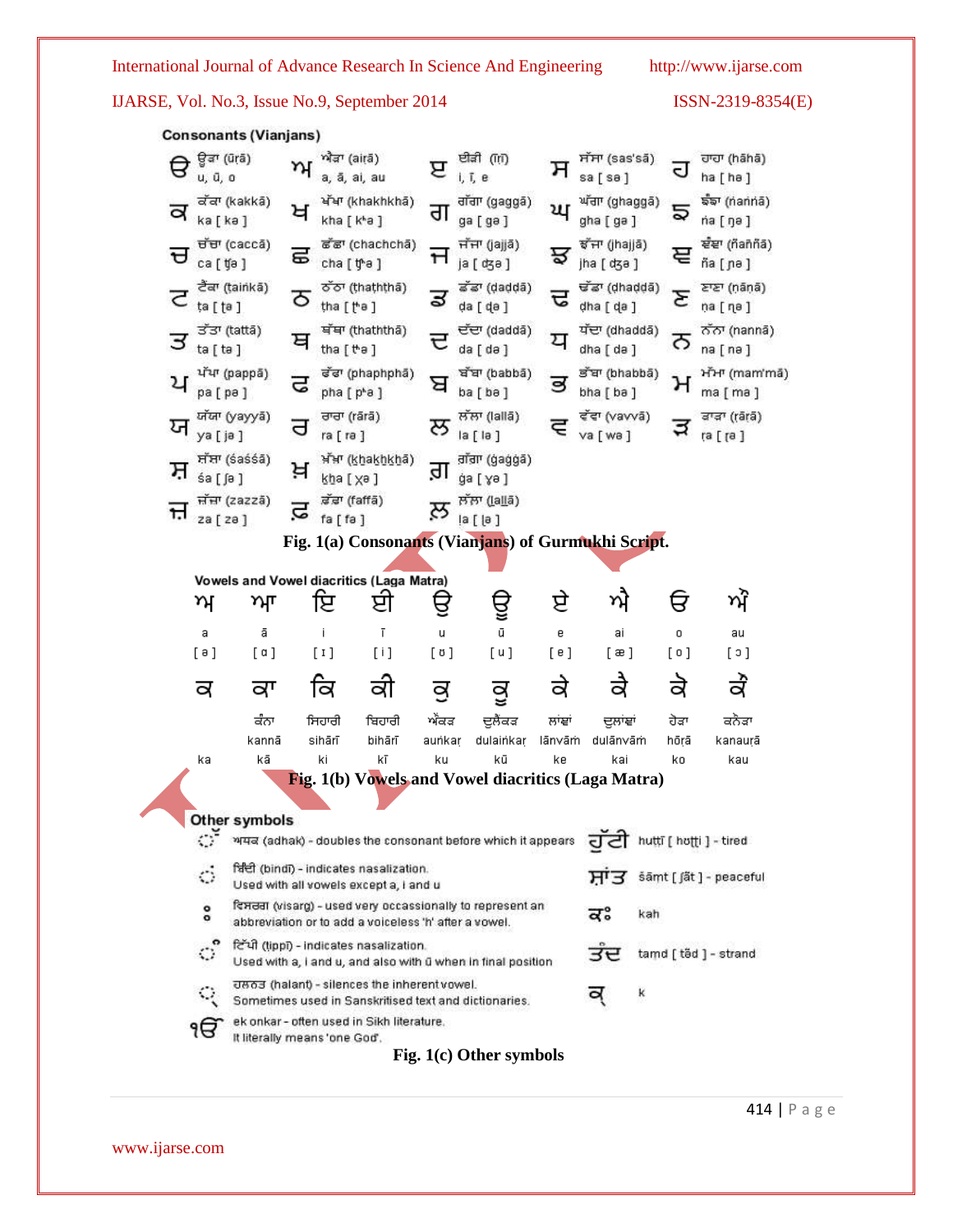#### IJARSE, Vol. No.3, Issue No.9, September 2014 ISSN-2319-8354(E)

The principle approach of image de-noising is filtering. Available filters to de-noise an image are median filter, Gaussian filter, average filter, wiener filter and many more.



**Figure 2 GUI tool for Noise removal.**

#### **II. IMAGE NOISE**

Noise in an image is the result of errors in the image acquisition process that result in pixel values that do not reflect the true intensities of real picture. The presence of noise gives an image a grainy, rough, mottled or snowy appearance. The magnitude of image noise can vary from almost gradual specks on a digital photograph to optical and radio astronomical images that are completely noise. Various types of noises present in an image are as follows:

- Gaussian noise
- Salt and pepper noise
- Speckle noise

### **2.1 Gaussian Noise**

Gaussian noise is a statistical noise. It is evenly distributed over the signal [5]. It is a major part of "read noise" of an image sensor i.e. of the constant noise level in dark areas of the image [4][10]. The probability density function (PDF) of Gaussian noise is equal to that of the normal distribution, also known as Gaussian distribution. It is usually used as additive white noise to give additive white Gaussian noise (AWGN). *B. Salt and Pepper Noise* Fat-tail distributed or impulsive noise is sometimes called salt and pepper noise or spike noise. An image containing salt and pepper noise will have dark pixels (black dots or pepper) in bright region and bright pixels (white dots or salt) in dark region [4][10]. An effective method to remove this type of noise involves the use of median filter, morphological filter or a contra harmonic median filter. *C. Speckle Noise* Speckle noise is a granular noise that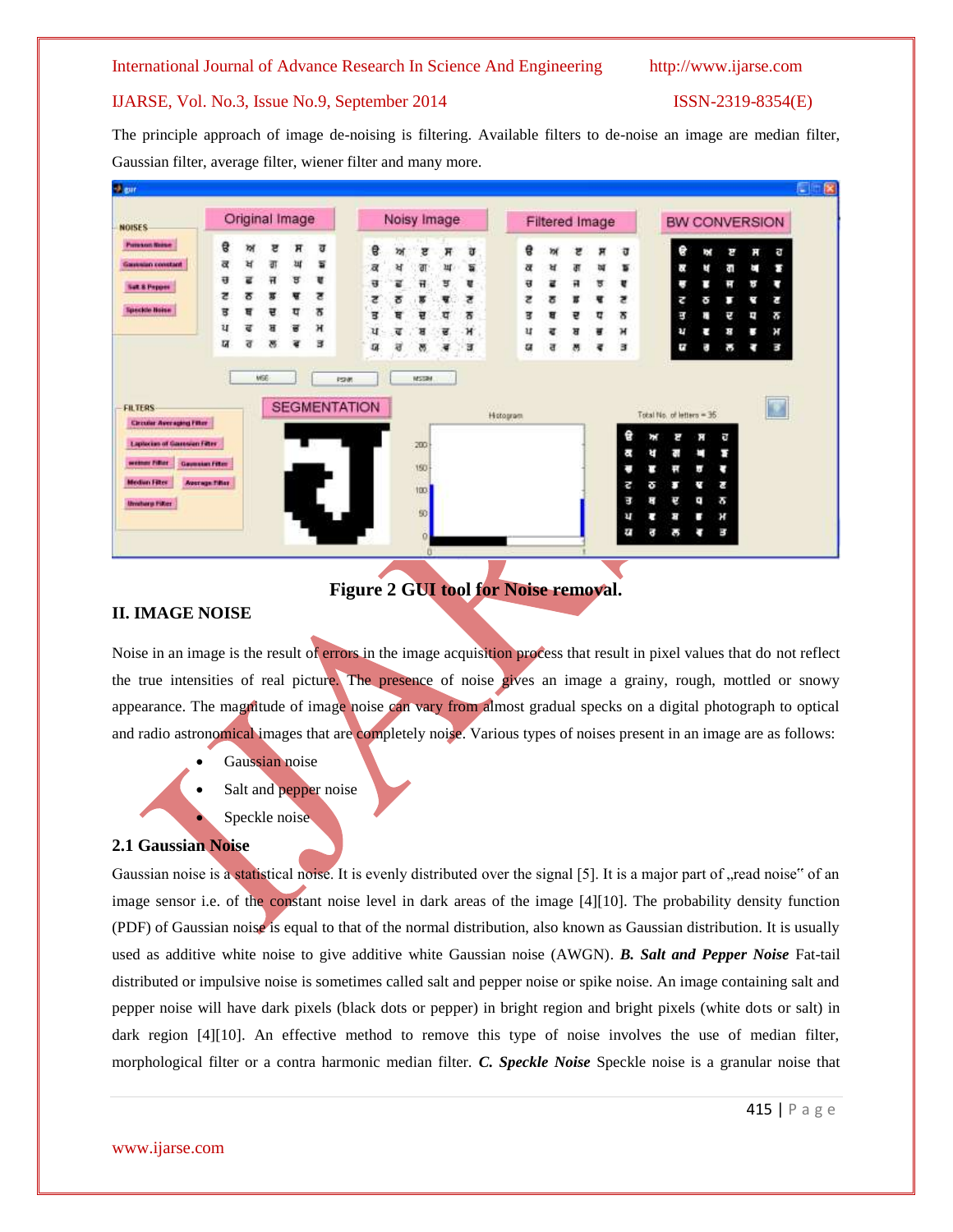#### IJARSE, Vol. No.3, Issue No.9, September 2014 ISSN-2319-8354(E)

inherently exists in and degrades the quality of the active radar and synthetic aperture radar (SAR) images. Speckle is a random, deterministic, interference pattern in an image formed with coherent radiation of a medium containing many sub-resolution scatterers. Speckle noise is eliminated using adaptive and non-adaptive filters.

#### **III. IMAGE FILTERS**

- *A. MEDIAN FILTER The* median filter is a non-linear digital filtering technique. It proves to be best in removing salt and pepper noise and impulse noise. Median filter erases black dots called the pepper and fills in white holes in the image, called salt. It better works than mean filter by preserving sharp edges. It simply replaces each pixel value by the median of the intensity level in the neighborhood of that pixel [1].
- *B. WIENER FILTER* Wiener filters are a class of optimum linear filters. It provides linear estimation of a desired signal sequence from another related sequence [10]. The wiener filter provides a solution of signal estimation problem for stationary signals. It also provides successful results in removing noise from photographic image. The design of the filter is distinct. It is based on statistical approach. The filter is optimal in the sense of MMSE.
- *C.* GAUSSIAN FILTER Gaussian filters are a class of linear smoothing filters. The weights are chosen according to the shape of Gaussian function. The Gaussian smoothing filter is a very good filter to remove noise drawn from a normal distribution. The Gaussian filter is non-causal i.e. the filter window is symmetric about the origin in time domain. Because of this property Gaussian filters are physically unrealizable.
- *D.* AVERAGE FILTER

Average filter or mean filter is simple, instinctive and easy to understand. It performs smoothing of images i.e. reducing the amount of intensity variation between one pixel and the next. Each pixel value in an image is replaced with the average value of its neighbors, including that pixel. This has the effect of eliminating pixel values which are not representative of their surroundings.

## **IV RESULTS AND DISCUSSION**

#### **4.1 Quality Metrics**

Digital image compression techniques are normally analyzed with objective fidelity measuring metrics like Mean Square Error (MSE) and Normalized Absolute Error (NAE), Peak Signal to Noise Ratio (PSNR) is defined as

$$
MSE = \frac{1}{MN}\sum_{m=0}^{M-1}\sum_{n=0}^{N-1}|x(m,n)-\tilde{x}(m,n)|^2
$$

Where  $M * N$  is the size of the original image.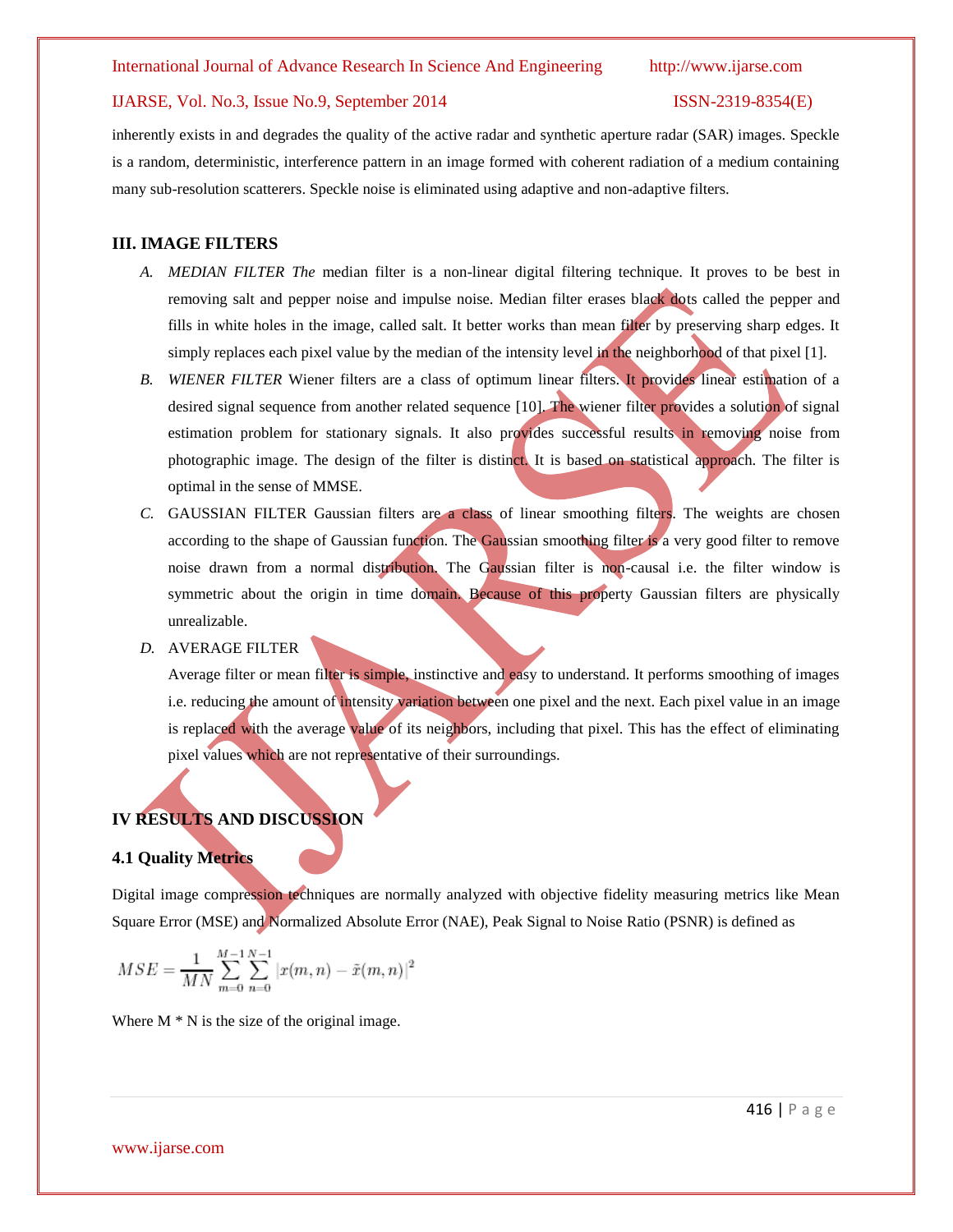### IJARSE, Vol. No.3, Issue No.9, September 2014 ISSN-2319-8354(E)

Normalized Absolute Error (NAE) The larger value of Normalized Absolute Error (NAE) means that image is poor quality. NAE is defined as follow

$$
NAE = \sum_{m=1}^{M} \sum_{n=1}^{N} \left| x(m,n) - \hat{x}(m,n) \right| / \sum_{m=1}^{M} \sum_{n=1}^{N} x \left| m-n \right|
$$

#### **4.2 Peak Signal to Noise Ratio (PSNR)**

PSNR is the evaluation standard of the reconstructed image quality, and is an important measure of image compression. The objective performance is measured by **peak signal-to-noise-ratio (PSNR)** of the reconstructed image  $\tilde{x}$ . PSNR measured in decibels (dB) is given by:

$$
PSNR = 10 \log_{10} \left(\frac{255^2}{\text{MSE}}\right),
$$

Where the value of 255 is the maximum possible value that can be attained by the image signal Higher the PSNR value is, the better the reconstructed image is.

| Filter                    | <b>MSE</b> | <b>PSNR</b>                    | <b>MSSIM</b> |
|---------------------------|------------|--------------------------------|--------------|
| Median                    | 51.3824    | 31.0227                        | 0.8601       |
| Wiener                    | 63.4363    | 30.1074                        | 0.9646       |
| Average                   | 125.1214   | 27.1575                        | 0.8951       |
| <b>Circular Averaging</b> | 870.8468   | 18.7314                        | 0.8751       |
|                           |            | $\pi$ il agosti M <sup>.</sup> |              |

# **Table 1 Poisson Noise**

#### **Table 2 Speckle Noise**

| Filter   | <b>MSE</b> | <b>PSNR</b> | <b>MSSIM</b> |  |
|----------|------------|-------------|--------------|--|
| Median   | 396.5730   | 22.1476     | 0.3961       |  |
| Wiener   | 564.1168   | 20.6171     | 0.7939       |  |
| Average  | 603.3851   | 20.3249     | 0.5512       |  |
| Gaussian | 613.1292   | 20.2553     | 0.5516       |  |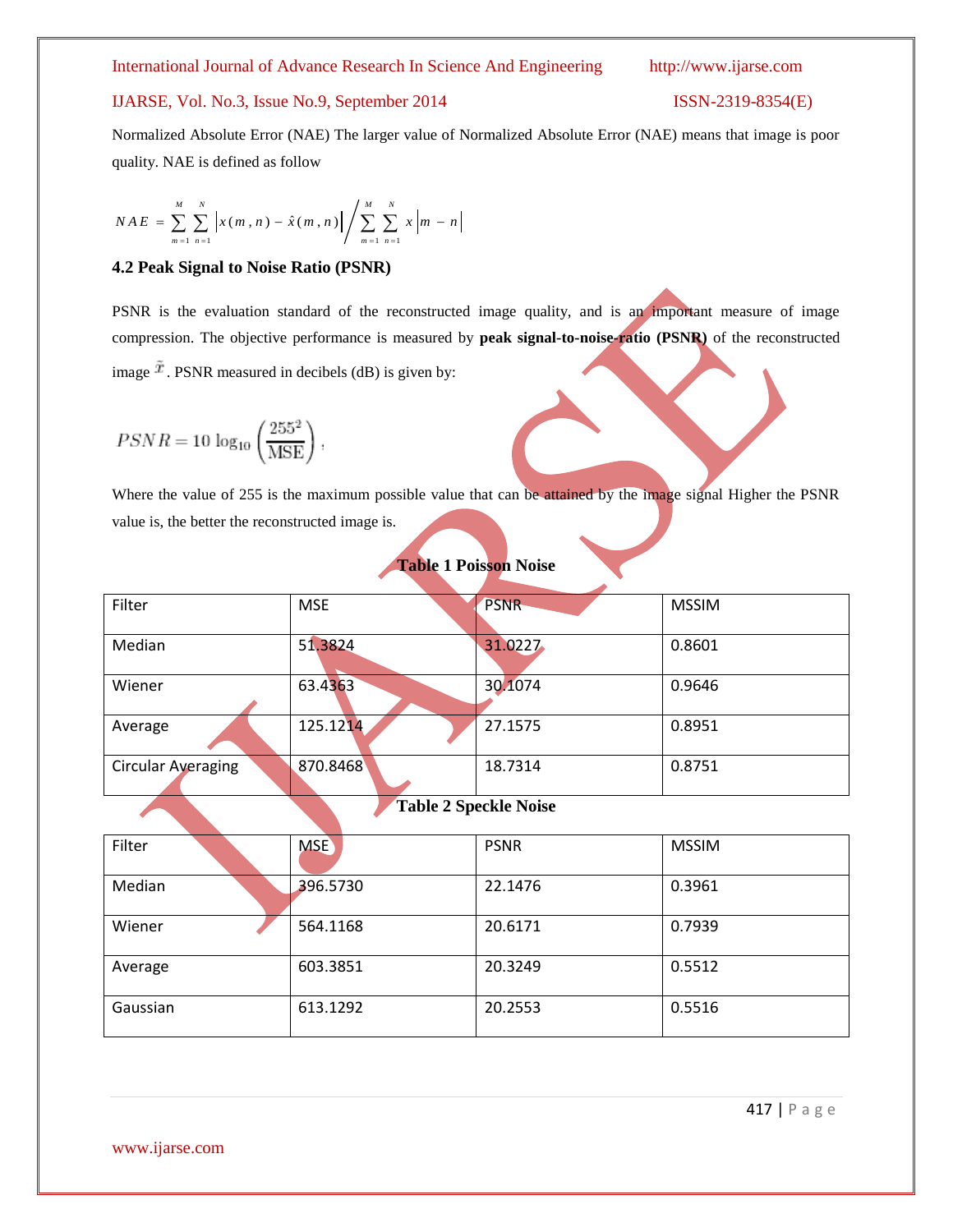### IJARSE, Vol. No.3, Issue No.9, September 2014 ISSN-2319-8354(E)

| Filter   | <b>MSE</b> | <b>PSNR</b> | <b>MSSIM</b> |
|----------|------------|-------------|--------------|
| Median   | 103.7611   | 27.9705     | 0.7348       |
| Wiener   | 166.4323   | 25.9184     | 0.9218       |
| Average  | 210.144    | 24.9083     | 0.7909       |
| Gaussian | 492.1408   | 21.2092     | 0.9020       |

### **Table 3: Gaussian Noise**

| <b>Table 4: Salt and Peppers Noise</b> |  |  |  |  |
|----------------------------------------|--|--|--|--|
|                                        |  |  |  |  |

| Filter   | <b>MSE</b> | <b>PSNR</b> | <b>MSSIM</b>    |
|----------|------------|-------------|-----------------|
| Median   | 31.6185    | 33.1314     | 0.9936          |
| Wiener   | 221.6074   | 24,6750     | $\sqrt{0.7147}$ |
| Average  | 210.144    | 26.2419     | 0.7909          |
| Gaussian | 395.3784   | 22.1607     | 0.8599          |

### **V CONCLUSION & FUTURE SCOPE**

A small set of all characters using back propagation neural network is trained then testing was performed on other character set. The accuracy of network was very low. Then some other character images in the old character set are added and trained the network using new sets. Then again testing was performed on some new image sets written by different fonts and it was found that accuracy of the network increases slightly in some cases. Again some new character images into old character set are added (on which network was trained) and trained the network using this new set. The network is presented new character images and it has been seen that recognition increases, although at a slow rate. The result of the last training by 25 character set and testing with the 6 character set are presented. It can be concluded that as the network is trained with more number of sets, the accuracy of extraction of Punjabi word will increase definitely. In future work, this can be implemented for recognition  $\&$  extraction of complete Gurmukhi words including lower & upper Zone Characters.

### **REFERENCES**

[1] R. M. K. Sinha, "Rule based contextual post processing for Devnagari text recognition", Pattern Recognition, Vol. 20, pp. 475-485 (1985).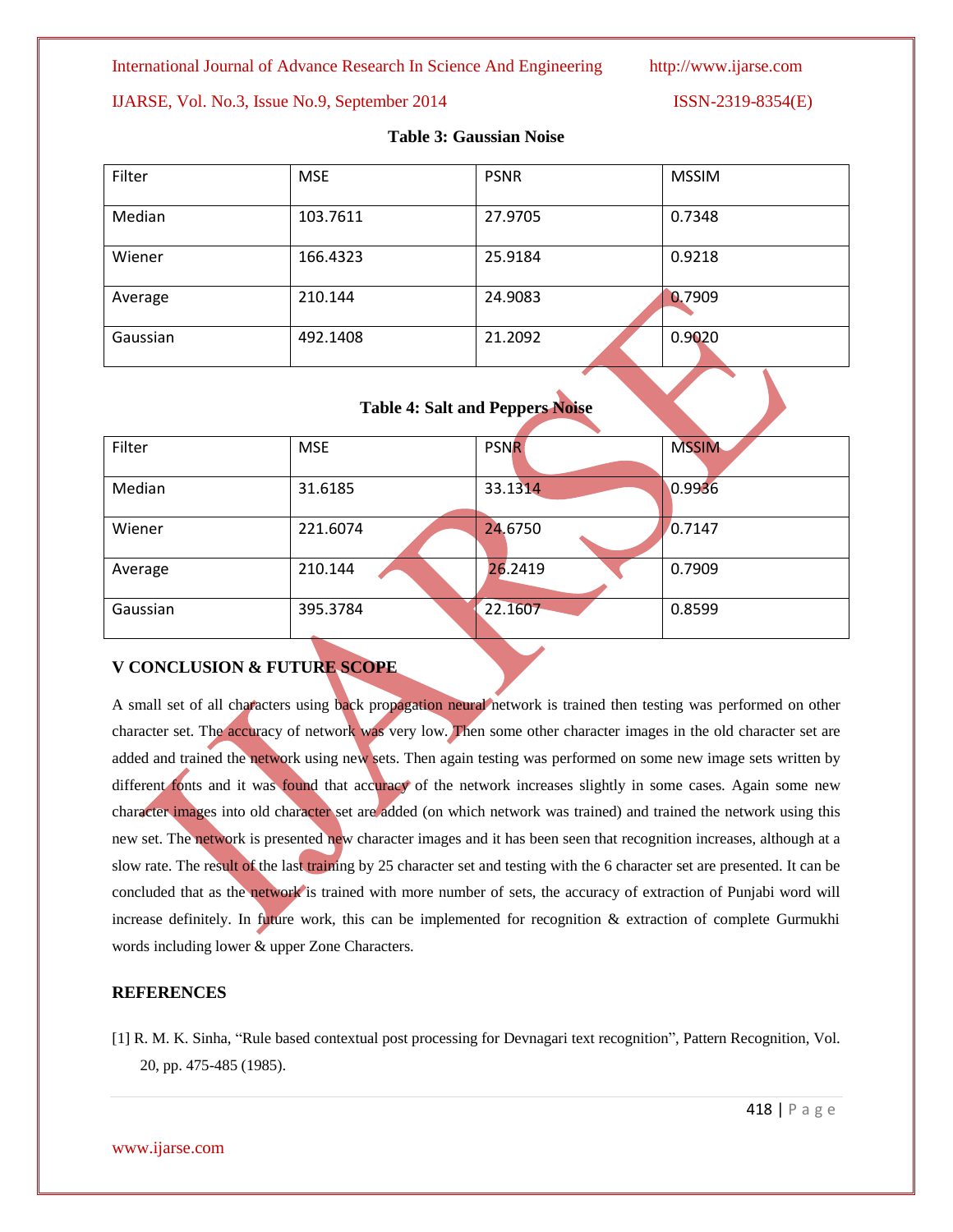#### IJARSE, Vol. No.3, Issue No.9, September 2014 ISSN-2319-8354(E)

- [2] J. Mantas, "An overview of character recognition methodologies", Pattern Recognition, Vol. 19, pp. 425-430 (1986).
- [3] H. Almuallim and S. Yamagochi, "A method of recognition of Arabic cursive handwriting", Pattern Recognition, Vol. 9, pp. 715-722 (1987).
- [4] V. K. Govindan and A. P. Shivaprasad, "Character recognition A survey", Pattern Recognition, Vol. 23, pp. 71- 683 (1990).
- [5] S. Shlien, "Nonparametric classification using matched binary decision trees", Pattern Recognition Letters, Vol. 13, pp. 83-87 (1992).
- [6] Y. S. Huang and C. Y. Suen, "A method of combining multiple experts for the recognition of unconstrained handwritten numerals", IEEE Trans. Pattern Analysis Mach. Intelligence, Vol. 17, No.1, pp. 90-93 (1995).
- [7] S. Kumar, "A technique for recognition of printed text in Gurmukhi script", M.Tech Thesis, Punjabi University, (1997).
- [8] G. S. Lehal and S. Madan, A New Approach to Skew detection and Correction of Machine Printed Gurmukhi Script,Proceedings 2<sup>nd</sup> International Conference on Knowledge Based Computer Systems, Mumbai, India, pp. 215-224 (1998).
- [9] G. S. Lehal and P. Singh, "A Technique for Segmentation of Machine Printed Gurmukhi Script", Proceedings 4<sup>th</sup> International Conference on Cognitive Systems, Delhi, India, pp. 283-287 (1998).
- [10] G. S. Lehal and R. Dhir, "A Range Free Skew Detection Technique for Digitized Gurmukhi Script Documents", In Proceedings 5<sup>th</sup> International Conference of Document Analysis and Recognition, IEEE Computer Society Press, California, pp. 147-52 (1999).
- [11] A. K. Goyal, G. S. Lehal and S. S. Deol, "Segmentation of Machine Printed Gurmukhi Script", Proceedings 9<sup>th</sup> International Graphonomics Society Conference, Singapore, pp. 293-297 (1999).
- [12] A. K. Goyal, G. S. Lehal and J. Behal, "Machine Printed Gurmukhi Script Character Recognition Using Neural Networks", Proceedings 5<sup>th</sup> International Conference on Cognitive Systems, Delhi, India (1999).
- [13] G. S. Lehal, C. Singh, "A Gurmukhi Script Recognition System", Proceedings 15<sup>th</sup> ICPR, vol. 2, pp. 557-560, Barcelona, Spain (2000).
- [14] G. S. Lehal and Chandan Singh, "Text segmentation of machine printed Gurmukhi script", Document Recognition and Retrieval VIII, Proceedings SPIE, USA, vol. 4307, pp. 223-231 (2001).
- [15] Veena Bansal and R. M. K. Sinha, "Segmentation of touching and Fused Devanagari characters", Pattern recognition, vol. 35, pp. 875-893 (2002).
- [16] Devasar, N. M, Madan, "A Hybrid Approach to Character Segmentation of Gurmukhi Script Characters", Proceedings of the 32<sup>nd</sup> Applied Imagery Pattern Recognition Workshop (AIPR'2003).
- [17] M. K. Jindal, G. S. Lehal, "Segmentation Problems and Solutions in Printed Degraded Gurmukhi Script", IJSP, Vol. 2(4): ISSN 1304-4494 (2005).
- [18] Rajiv K. Sharma & Dr. Amardeep Singh, "Segmentation of Handwritten Text in Gurmukhi Script", International Journal of Computer Science and Security, volume 2, issue 3 (2006).